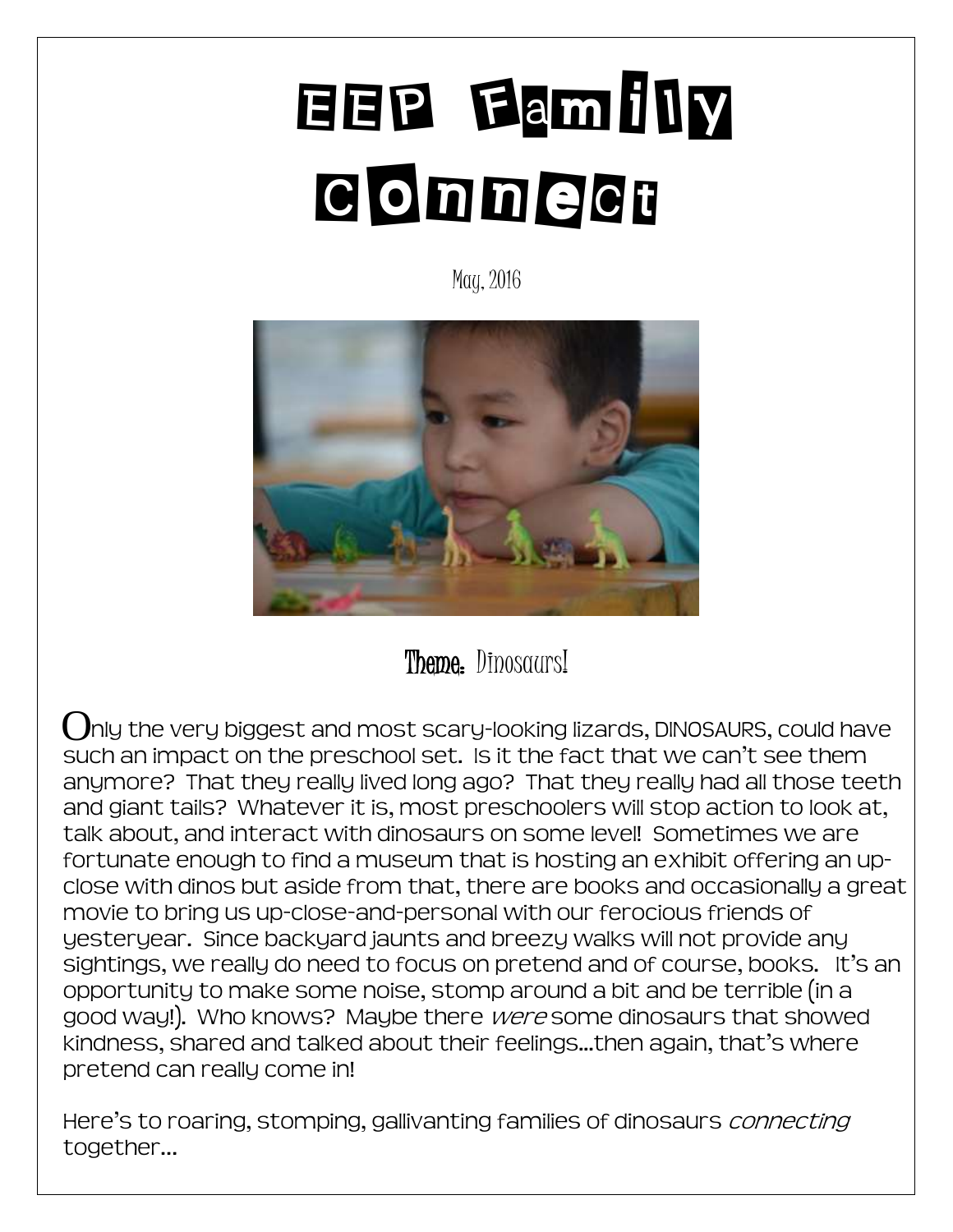

## Talk with me!

Here are some words I am learning over the next two weeks. If you happen to see any of these in books, or in stores or when we're out and about, point them out to me! Remember, even though I might be younger, I can still learn the other words too!

|                              |                              | لأجر         | Tired                                                                       |
|------------------------------|------------------------------|--------------|-----------------------------------------------------------------------------|
|                              |                              | <b>A</b>     | Scared                                                                      |
| A<br>Developmentally Younger |                              |              | Strong                                                                      |
|                              | Dinosaur                     | $\mathbb{R}$ | Stomp                                                                       |
|                              | T Rex                        |              | Developmentally Older                                                       |
|                              | Teeth                        | A            | Apatosaurus (used to be called                                              |
| $\mathbf{A}$                 | Head                         |              | brontosaurus)                                                               |
| A                            | Neck                         | A            | Pterodactyl (the one with wings)                                            |
| <b>A</b>                     | Tail                         | A            | Stegosaurus (the one with plates on top<br>and spikes on its tail)          |
| A                            | Feet                         | A            | Triceratops (the one with horns)                                            |
| A                            | Legs                         | A            | A long time ago                                                             |
| A                            | Eggs                         | A            | Extinct                                                                     |
| <b>A</b>                     | Baby dinosaurs               | <b>A</b>     | Hatch                                                                       |
| <b>A</b>                     | Long (necks and tails)       | A            | Spikes                                                                      |
| <b>A</b>                     | Enormous (very big!)         | A            | Claws                                                                       |
|                              | Fight                        | A            | Plates                                                                      |
| A                            | Mean                         | A            | Meat, plants (as different food sources); a<br>carnivore eats meat! Yikes!) |
|                              | Roar                         | A            | Volcano (and of course, lava! Hot!)                                         |
|                              | Nice                         | <b>A</b>     | Fierce (mean, they fight a lot)                                             |
|                              | Horns                        | <b>A</b>     | Paleontologist                                                              |
| A                            | Sharp (teeth, horns, spikes) | <b>A</b>     | Fossil                                                                      |
|                              | Fly, swim, eat, sleep        | A            | Museum                                                                      |
|                              | Hungry                       | A            | Skeleton                                                                    |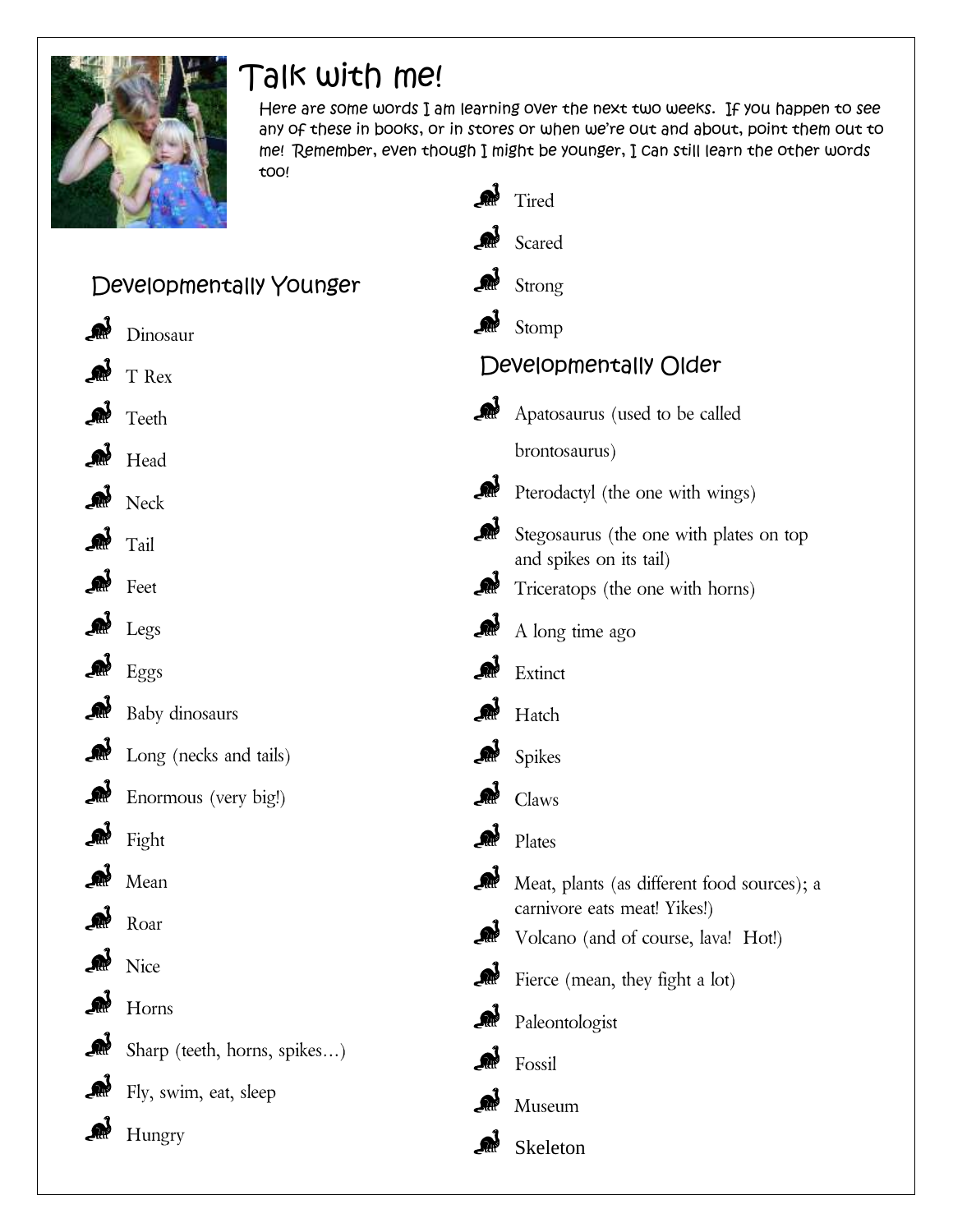

## Read with me!

Books are a wonderful way for me to learn. I can look at the pictures with you and you can show me things on the pages. Sometimes the stories are too long for me to listen to but if you TELL me what's going on, I can probably listen for longer. I also will benefit from hearing the words over and over and over… Here are some of the books we'll be reading:

> How Do Dinosaurs Say Goodnight By Jane Yolen



"How do dinosaurs say goodnight? Does a dinosaur throw his teddy bear all about? Does a dinosaur roar? No, dinosaurs don't…they give a big kiss. They turn out the light. They tuck in their tails. They whisper, 'Good night!'" This could be a great way to help with common bedtime issues. There are beautifully illustrated dinosaurs on every page with their names as well to help us learn. Such long and funny names they have!

> How Do Dinosaurs Eat Their Food? By Jane Yolen



Another adorable one for families, especially if there are eating issues at home. It takes tricky meal-times & gently teaches some manners in a fun, dinosaur-loving way!

> Snore, Dinosaur, Snore! By John Bendall-Brunello



Bones, Bones, Dinosaurs Bones By Byron Barton





Does your child just love Pete the Cat??? *Cavecat Pete* is pretty cute!

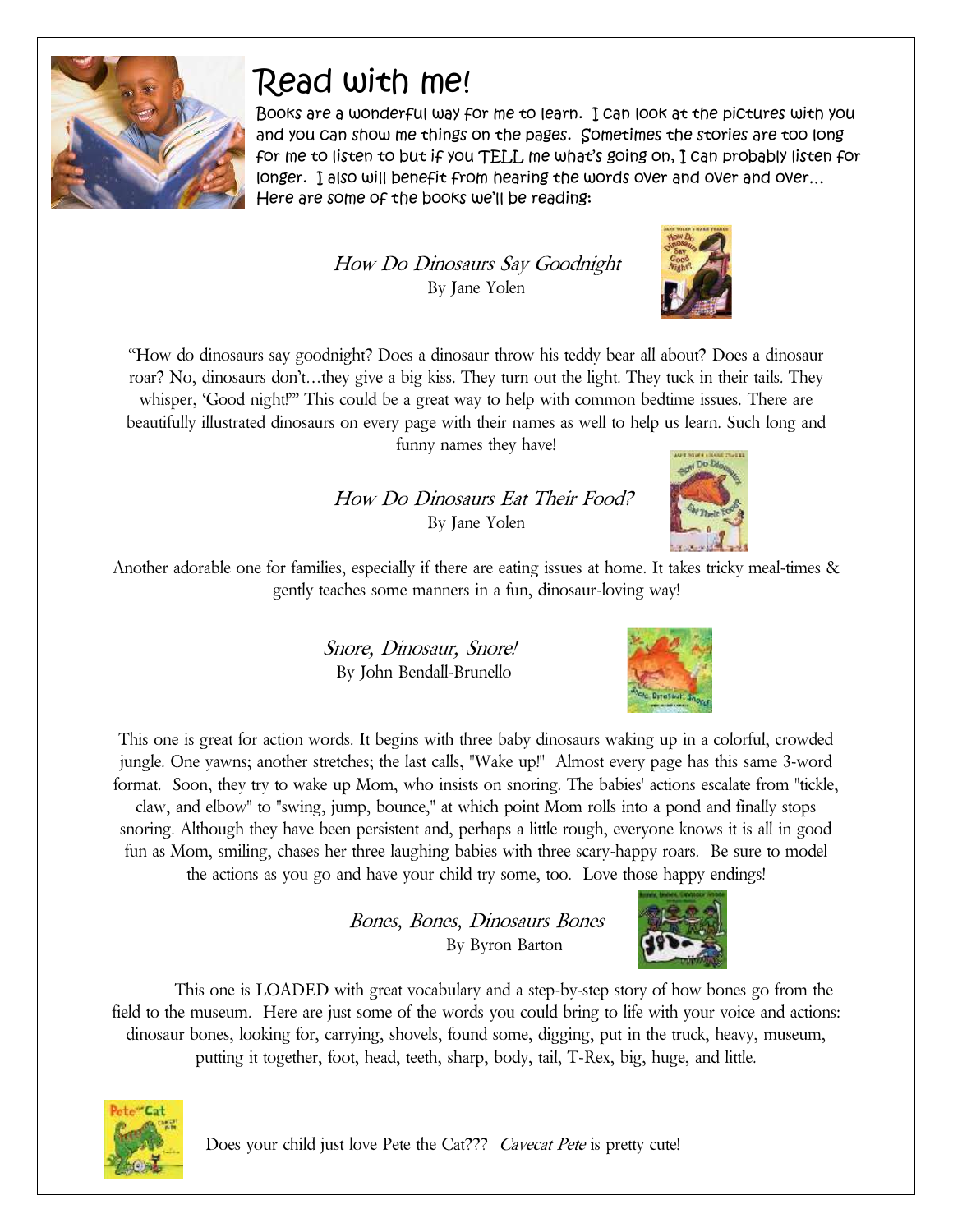

## Play with me!

When you play with me, I love it. When I get your full attention, I feel really special. We can build something, go somewhere, make something or just play around with the toys I have. No matter what, I'll be learning about all kinds of things. Remember, just being with YOU makes it really fun. Let's play!

I wonder about what's under the ground. We could dig in the dirt in the yard with a little spoon and a cup. Maybe we'll see a worm, a rock or maybe even a dinosaur bone! The important thing is that you are with me. It doesn't matter what we do as long as you sit with me, play alongside of me, and talk with me.

How about playing with our plastic dinosaurs? A blue piece of paper could be our ancient ocean, a place where they go to swim. A pile of my blocks (the red ones would be nice) could be the prehistoric mountains they climb. We could even try and name the dinosaurs. We could have our dinosaurs eat, sleep, swim in the water and maybe even kiss.

Another fun idea to do with my plastic dinosaurs would be to give them some dinosaur "mud." We could use play dough and let them stomp around in the mud making footprints and tail prints. We could talk about how the footprints look funny. Maybe we could even play a game? I make the footprints of one of my dinosaurs and you try and guess which one made the prints!

It seems like it's likely to rain some again. I love to go on walks with you. Even if we get wet or take an umbrella that would be fun. Dinosaurs had big feet. They probably walked around like this: Stomp! Stomp! Stomp! Let's get wet! Let's stomp in the puddles like dinosaurs. That would be so fun!

I love to hear you talk. I love to hear you tell me make-believe stories. When we cuddle at bedtime, if you would hold me close and tell me a story, that's as silly as you want to make it, I'd love it. You can tell me the same story over and over and over. I won't get tired of it. I love to hear you talk to me.

Bath time for the dinosaurs would be fun. If you have some small containers that we could put water in and take outside (when it's not raining), we could pretend to give the dinosaurs a bath, or a 'real' ocean to swim in. I would like that.

Dinosaurs liked leaves. Some of them ate them, others hid in them. It would be fun to take my dinosaurs outside and you could show me how to hide them in the leaves. We could make the plant eaters hide from T-Rex. We could pile up grass around them and make them eat, eat, eat. Sit with me and let's do it together. That's what I really like…it's just to be with you.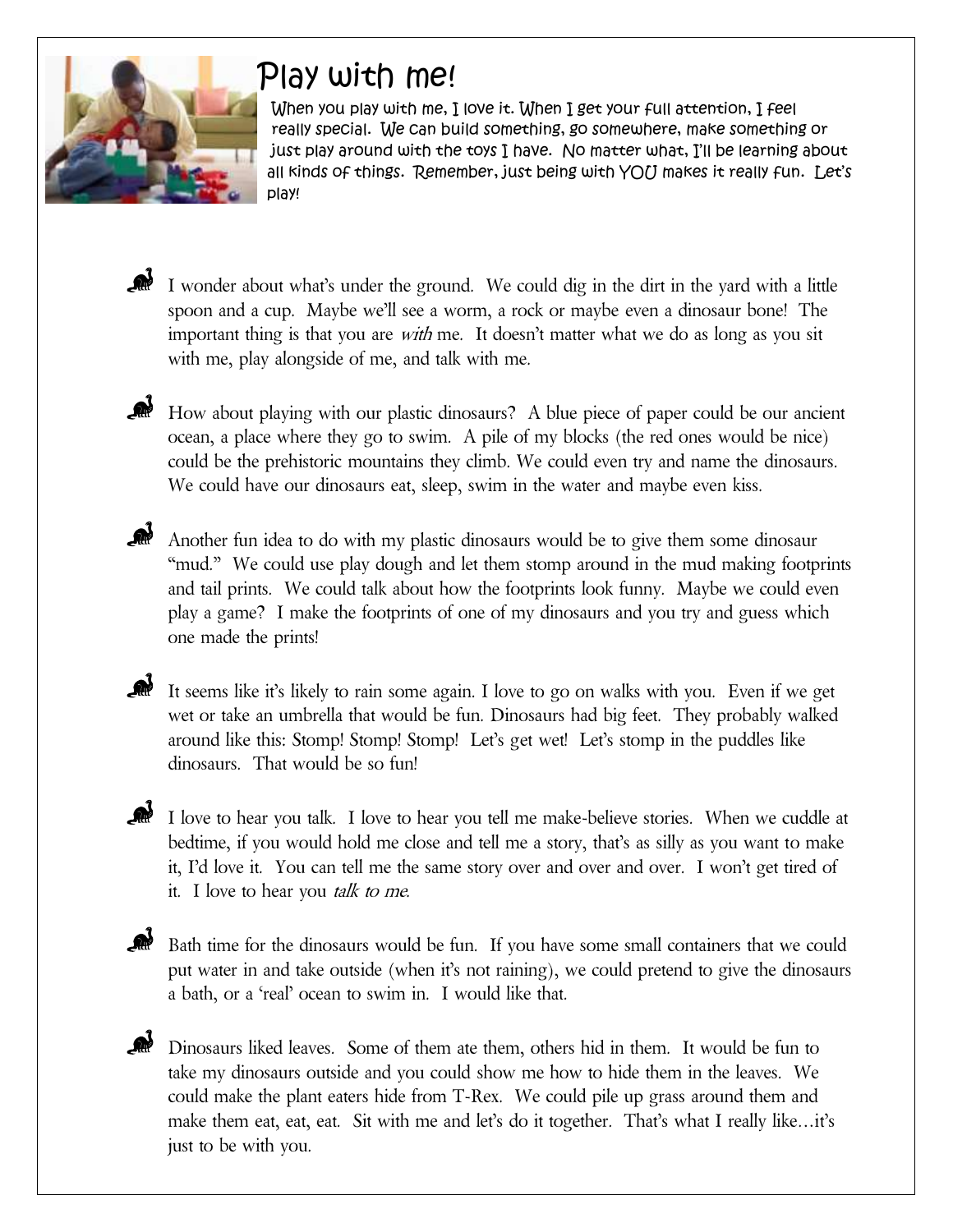

#### Sing with me!

Singing little songs with me may seem silly, but it's good for me to hear the words over and over. I might even sing along with you or add a little word here or there. Try singing when you hold me, or when I'm in the tub at night or how about in the car when we're going places? Here are some of the songs/chants we'll be singing:

> "10 Big Dinosaurs" (Tune: "10 Little Indians")

1 big, 2 big, 3 big dinosaurs, 4 big, 5 big, 6 big dinosaurs, 7 big, 8 big, 9 big dinosaurs, 10 big dinosaurs! They all lived a long, long time ago. (Stretch arms wide!) They all lived a long, long time ago. They all lived a long, long time ago. Now there are no more (Shake head and hands as if to say, "all gone!")

"All Around the Swamp" (Tune: "The Wheels on the Bus") Best with some pix of the relevant dinos!

The Pterodactyl's wings went FLAP, FLAP, FLAP, FLAP, FLAP, FLAP, FLAP, FLAP, FLAP. The Pterodactyl's wings went FLAP, FLAP, FLAP, All around the swamp. Repeat with other verses: The Tyrannosaurus' Rex went GRRR, GRRR, GRRR, The Triceratops's horns went POKE, POKE, POKE The Apatosaurus' mouth went MUNCH, MUNCH, MUNCH, The Stegosaurus' tail went SPIKE, SPIKE, SPIKE.

> "I'd like to be a Dinosaur" Tune: "Mary had a Little Lamb")

I'd like to be a dinosaur, dinosaur, dinosaur. And if I was a dinosaur, I'd want to be a...\_\_ (\*Let your child name a dinosaur he/she would like to be. Have a book with some basic dinosaurs shown and let them pick!)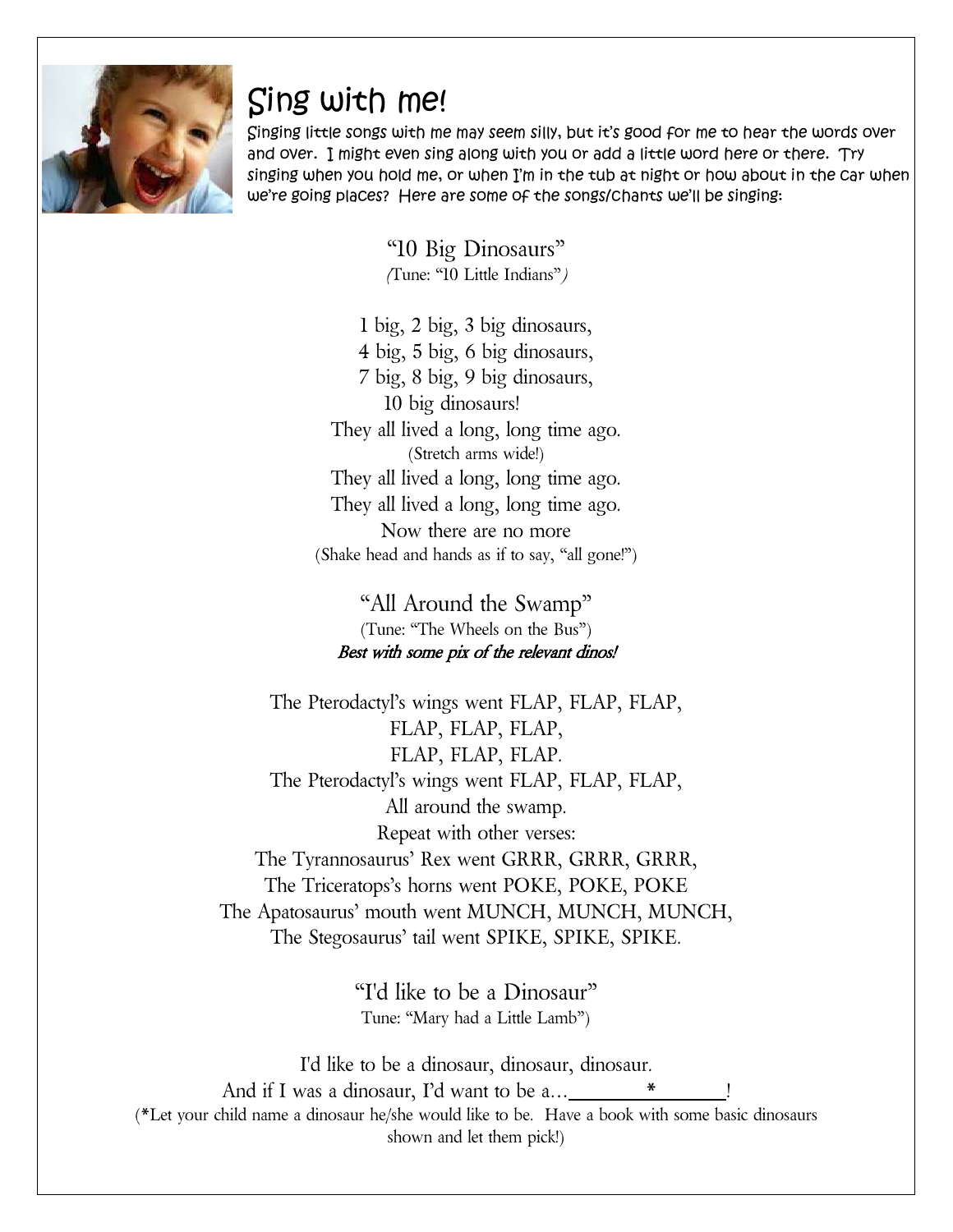

#### Pull me close…

I'm little but I have lots of feelings. Sometimes I cry because I'm tired and I don't even know why. Sometimes I laugh and feel giggly and it's good to hear you laugh and tell me you feel happy too. But sometimes when I'm mad I need you to help me know what that's called. Pull me close and tell me. There might even be times when you're mad about something I've done. Noticing that and telling me how you feel helps me to understand that we ALL have feelings and that all feelings are okay.

I love to play with my dinos. Sometimes it's so hard to share them! My teachers say they understand. Then they remind me that sharing is one of the things that we learned that friends do!

- \* Friends share.
- \* Friends play together.
- \* Friends help each other.

You can have MORE than ONE friend. That's what Twiggle the Turtle says. We could all play together! If you just have one toy, you'll need to take turns or share. But that's OK. If a new friend comes over to watch, you could invite her to play. You could say, "Do you wanna play dinos with us?" That could make that friend feel VERY good!

We don't always have to share, my teachers say. If you don't share, the other person might feel bad though. My teacher didn't share her dino bones with me on purpose. I felt a little sad! Later when I didn't want to share with my friend, she said, "Remember when I didn't share my dino bones? How did it feel?" I did remember how it felt. Yucky! She was proud of me and said I'm learning about how other people feel. That's called EMPATHY.

I love when you talk out loud about what's going on inside you, the feelings you're having. "Oh, I'm so upset. I have a problem. I can't find my jacket. It's frustrating." This helps me know that even mommies and daddies have problems and big feelings and how to handle them.

When I'm very upset (or very tired or getting sick) I can't listen very well at all. My feelings are just TOO big! I probably won't even be able to "Do Turtle" then. Help me "Do Turtle" when I'm feeling just a little upset. Sometimes we say "Bummer! Snap!" at school. Could we keep the "Turtle" pictures with Bummer! Snap! on the fridge so I can see them when I need a reminder?